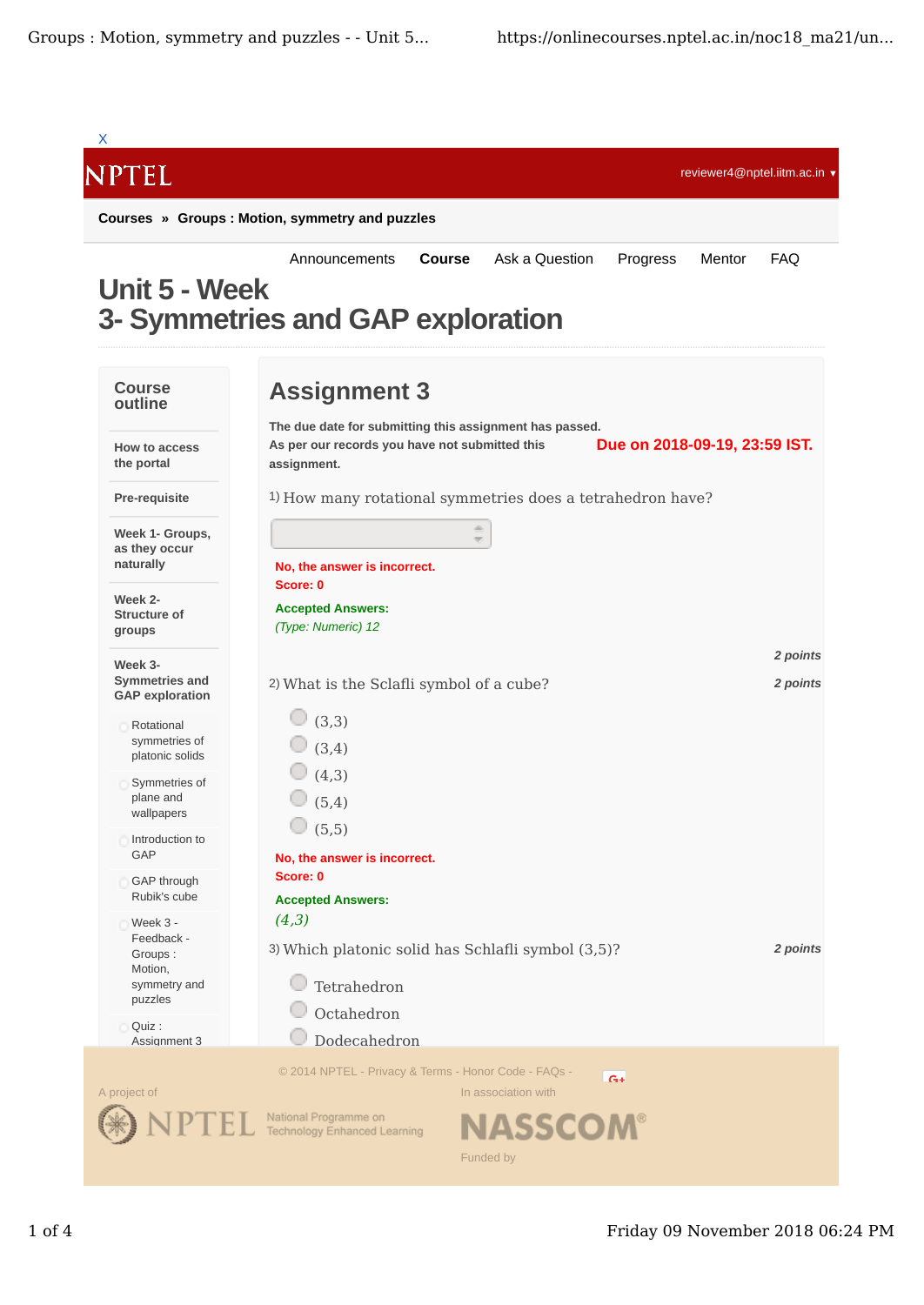Groups : Motion, symmetry and puzzles - - Unit 5... https://onlinecourses.nptel.ac.in/noc18\_ma21/un...

| ministry of Human Resource De symbol? | 4) Which of the following is/are not possibile values for a Schlafli                     | 2 points |
|---------------------------------------|------------------------------------------------------------------------------------------|----------|
|                                       | $\Box$ (3,3)                                                                             |          |
|                                       | $\Box$ (4,4)                                                                             |          |
|                                       | $\Box$ (5,5)                                                                             |          |
|                                       | $\Box$ (3,4)                                                                             |          |
|                                       | $\Box$ (5,3)                                                                             |          |
|                                       | No, the answer is incorrect.<br>Score: 0                                                 |          |
|                                       | <b>Accepted Answers:</b>                                                                 |          |
|                                       | (4,4)                                                                                    |          |
|                                       | (5,5)                                                                                    |          |
|                                       | 5) Number of Platonic solids is                                                          | 2 points |
|                                       | $\circ$ 3                                                                                |          |
|                                       | $\circ$ 5                                                                                |          |
|                                       | $\overline{O}$ 7                                                                         |          |
|                                       | $\circ$ 11                                                                               |          |
|                                       | $\bigcirc$ 13                                                                            |          |
|                                       | No, the answer is incorrect.                                                             |          |
|                                       | Score: 0<br><b>Accepted Answers:</b>                                                     |          |
|                                       | $\overline{5}$                                                                           |          |
|                                       | 6)<br>In the Euler's formula<br>$v$ - $e$ + $f$ =<br>$n,$ the value of $n$ is            | 2 points |
|                                       | $\circ$ 1                                                                                |          |
|                                       | $\overline{\bigcirc}$ 2                                                                  |          |
|                                       | $\overline{3}$                                                                           |          |
|                                       | $\bigcirc$ 4                                                                             |          |
|                                       | $\overline{\cup}$ 5                                                                      |          |
|                                       | No, the answer is incorrect.<br>Score: 0                                                 |          |
|                                       | <b>Accepted Answers:</b>                                                                 |          |
|                                       | $\overline{2}$<br>7)<br>Which is/are true about Schlafli symbol<br>$(n,m)\textnormal{?}$ | 2 points |
|                                       | $\Box$ n + m < 10                                                                        |          |
|                                       | $\Box$ nm > 10                                                                           |          |
|                                       | $1/n + 1/m > 0.5$                                                                        |          |
|                                       | $n-m < 3$<br>$\Box$                                                                      |          |
|                                       | No, the answer is incorrect.                                                             |          |
|                                       | Score: 0                                                                                 |          |
|                                       | <b>Accepted Answers:</b><br>$n + m < 10$                                                 |          |
|                                       | $1/n + 1/m > 0.5$                                                                        |          |
|                                       |                                                                                          |          |